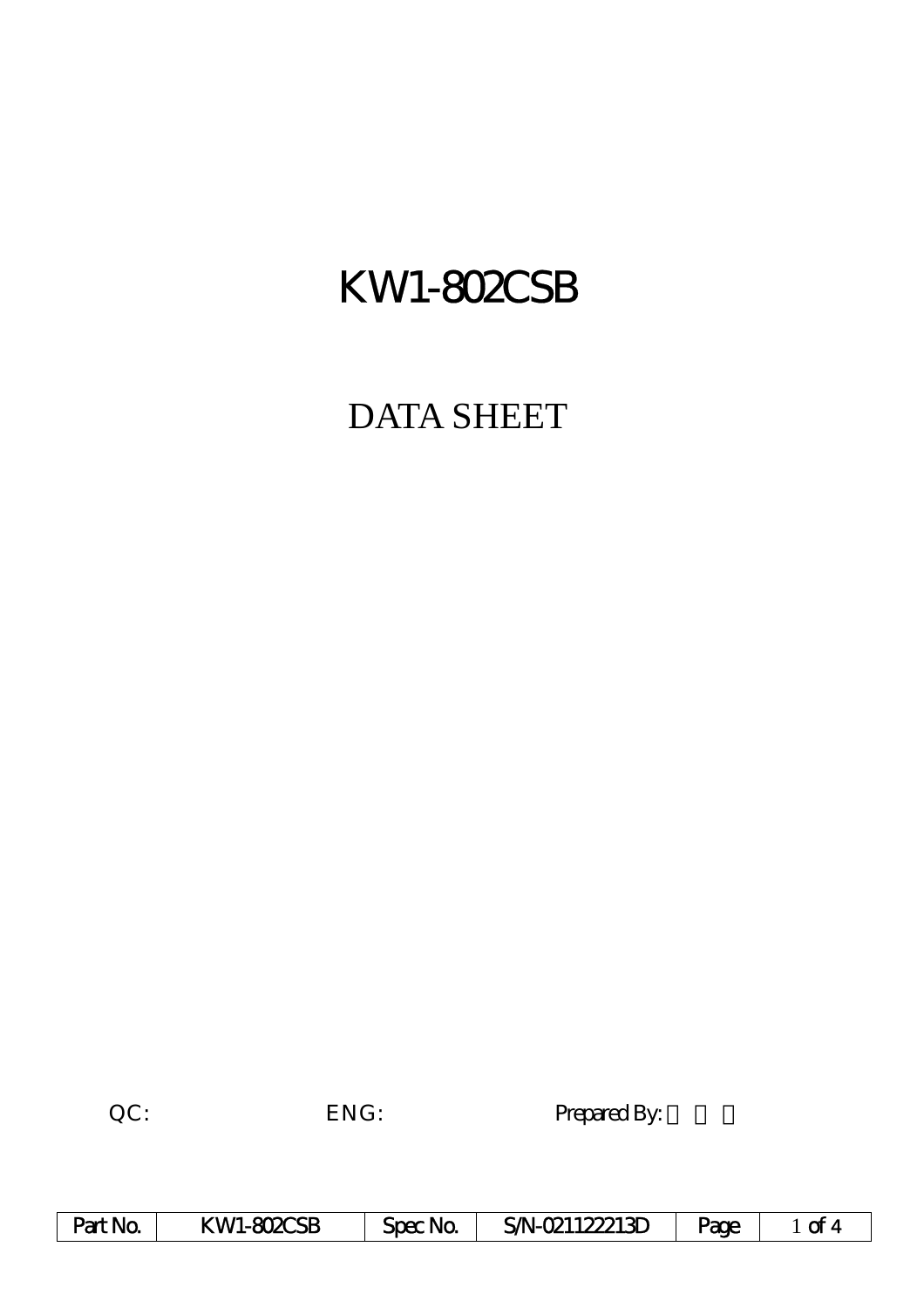## **Package Dimensions:**



| Part NO.          | Chip Material | Source Color |
|-------------------|---------------|--------------|
| <b>KW1-802CSB</b> | AlGaAs        | Super Red    |

### **Notes:**

- 1. All dimensions are in millimeters (inches).
- 2. Tolerance is ±0.25 mm (.010") unless otherwise noted.
- **3.** Specifications are subject to change without notice.

| Part No. | KWI-802CSB | Spec No. | SN-021122213D | Page | $2$ of 4 |
|----------|------------|----------|---------------|------|----------|
|----------|------------|----------|---------------|------|----------|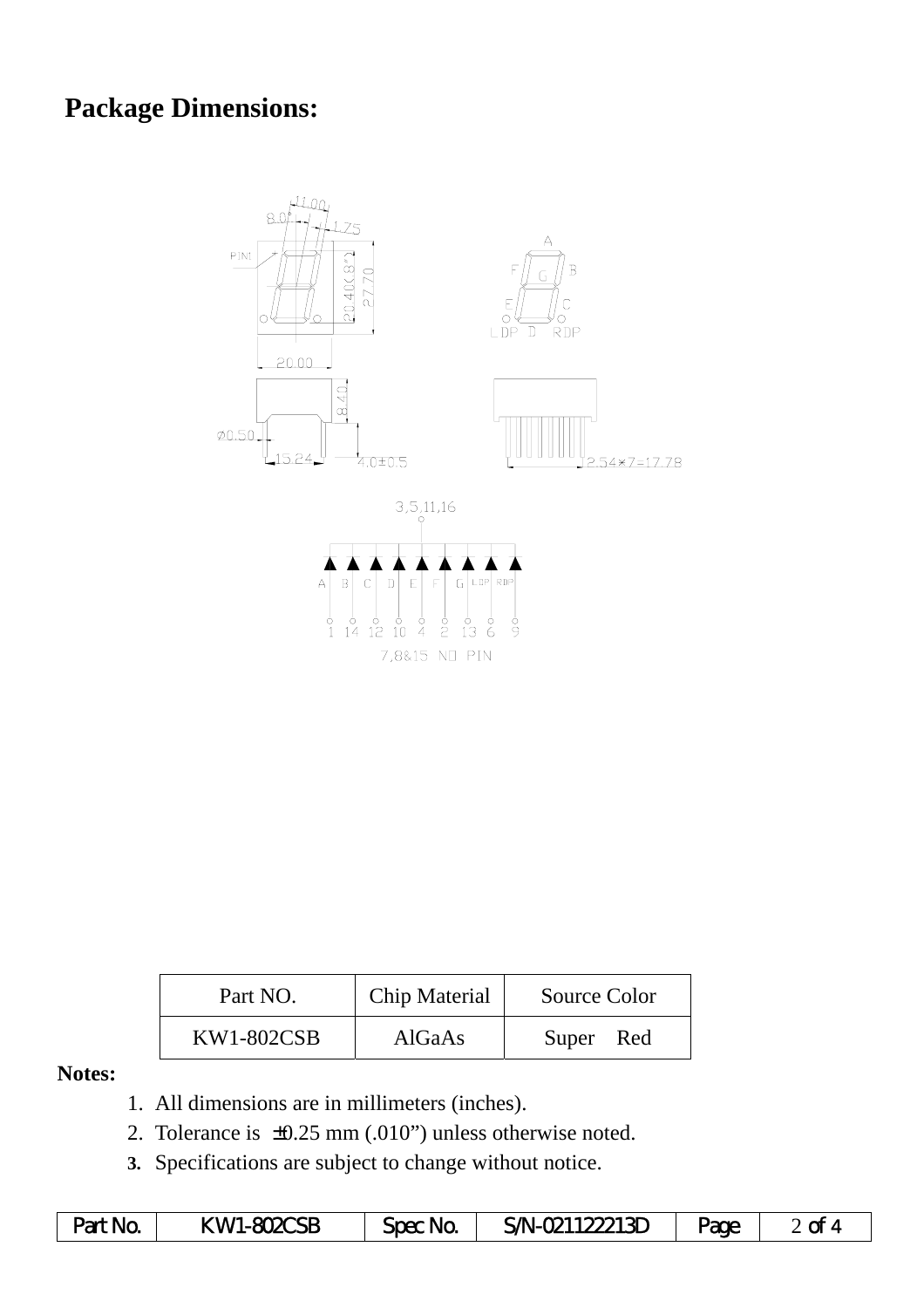| Parameter                                                    | MAX.                     | Unit |
|--------------------------------------------------------------|--------------------------|------|
| Power Dissipation                                            | 100                      | mW   |
| Peak Forward Current<br>(1/10 Duty Cycle, 0 1ms Pulse Width) | 100                      | mA   |
| Continuous Forward Current                                   | 40                       | mA   |
| Derating Linear From 50                                      | Q <sub>4</sub>           | mA/  |
| Reverse Voltage                                              | 5                        | V    |
| <b>Operating Temperature Range</b>                           | $\text{to} +80$<br>$-40$ |      |
| Storage Temperature Range                                    | $-40$<br>$to +80$        |      |
| Lead Soldering Temperature<br>$[1.6mm.03$ ") From Body]      | for 5 Seconds<br>260     |      |

## **Absolute Maximum Ratings at Ta=25**℃

## **Electrical Optical Characteristics at Ta=25**℃

| Parameter                | Symbol      | Min    | Typ  | Max. | Unit    | <b>Test Condition</b> |
|--------------------------|-------------|--------|------|------|---------|-----------------------|
| Luminous Intensity       | $I_{v}$     | $\tau$ | 15   | 32   | md      | $I = 20$ mA (Note 1)  |
| Peak Emission Wavelength | p           | 655    | 600  | 665  | m       | $I = 20mA$            |
| Spectral Line Half-Width |             | 19     | 24   | 29   | m       | $I = 20mA$            |
| Forward Voltage          | $V_{\rm f}$ | 1.6    | 1.85 | 24   | V       | $I = 20mA$            |
| Reverse Current          | $I_{R}$     |        |      | 100  | $\mu$ A | $V_R = 5V$            |

#### Notes:

1. Luminous intensity is measured with a light sensor and filter combination that approximates the CIE eye-response curve.

| Part No | KWI-802CSB | Spec No | S/N-021122213D | age | ~ |
|---------|------------|---------|----------------|-----|---|
|---------|------------|---------|----------------|-----|---|